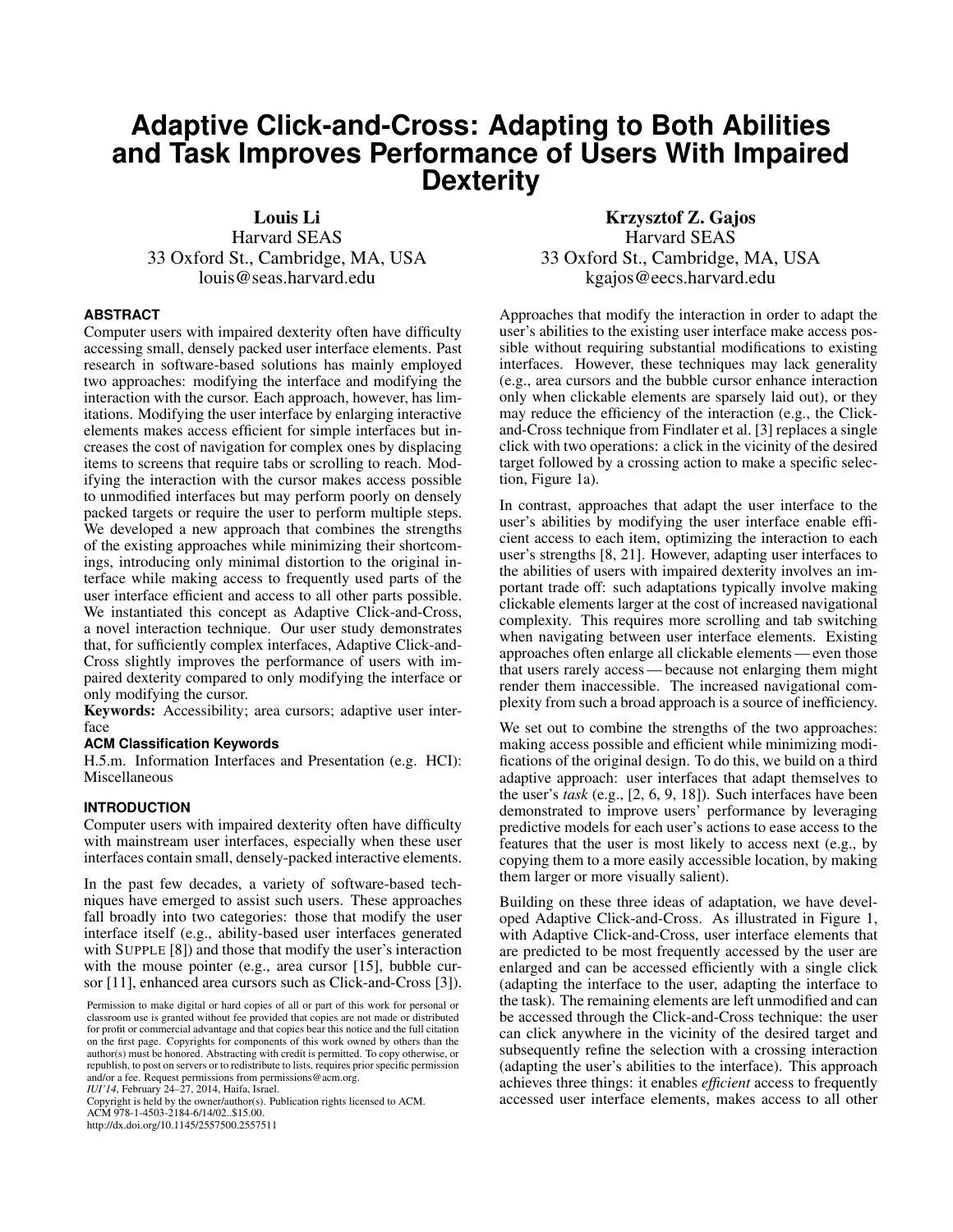<span id="page-1-0"></span>

Figure 1: Adaptive Click-and-Cross. (a) When users click near or directly on small targets, Click-and-Cross is triggered: a circular overlay of the nearby targets appears. Users can then cross through the corresponding arc to select the item. (b) Users can directly click on a large target to select it.

elements *possible*, and minimizes the distortion of modifying the user interface.

The results of our study with 12 participants of impaired dexterity demonstrate that for a complex user interface (where enlarging all interface elements substantially increases the cost of navigation), Adaptive Click-and-Cross results in significantly shorter task completion times compared to either adapting the interface by enlarging all elements or Clickand-Cross alone. We observed no significant differences in error rates or subjective preference across the three techniques. However, participants subjectively perceived the interface with all elements enlarged as more efficient than either Click-and-Cross or Adaptive Click-and-Cross.

## **RELATED WORK**

Many existing software solutions improve accessibility by modifying users' methods of interaction. Such solutions may adapt the behavior of a pointing cursor to the user (e.g., Steady Clicks [\[19\]](#page-5-9), Angle Mouse [\[22\]](#page-5-10)), or they may introduce entirely new interaction techniques (e.g., area cursor [\[15\]](#page-5-1), bubble cursor [\[11\]](#page-5-2), enhanced area cursors [\[3\]](#page-5-3)).

Approaches that directly modify the user interface have also been investigated. These approaches advocate adapting the user interface to users' needs (e.g., EyeDraw [\[13\]](#page-5-11) and Voice-Draw [\[12\]](#page-5-12)). Although creating accessible designs that are well suited to a particular set of abilities can be time consuming, previous work has begun to demonstrate how such modifications could be automated [\[8\]](#page-5-0).

However, for complex user interfaces, adapting the user interface to the abilities of users with impaired dexterity requires either reducing the available functionality to fit all elements on the screen [\[13,](#page-5-11) [12\]](#page-5-12) or increasing navigational complexity by requiring more scrolling, switching between tab panes, etc. [\[8\]](#page-5-0). Recent work has examined the efficacy of on-demand expansion of targets (i.e., dynamically expanding the target after the user begins to move the cursor in its direction) [\[14\]](#page-5-13). This approach prevents targets from being enlarged unnecessarily, minimizing the potential increase in navigational complexity from enlarging targets. While the experimental results show that the approach improves performance, its effectiveness is likely to diminish in densely packed user interfaces.

Adaptive Click-and-Cross aims to minimize the costs of modifying the user interface by leveraging past results showing that most users only access a small subset of the available

<span id="page-1-1"></span>

Figure 2: (a) In Adaptive Click-and-Cross, when target is bordered by an enlarged item, the target has a decreased amount of space for activating Clickand-Cross. (b) Near the edge of the screen, the Click-and-Cross cursor only displays a subset of the circle.

functionality, though each user accesses a *different* subset [\[10,](#page-5-14) [17\]](#page-5-15). This finding has been used to design user interfaces that enable efficient access to a subset of items that are predicted to be of most use to the user. For example, in split interfaces [\[5,](#page-5-16) [6,](#page-5-6) [18\]](#page-5-8), the elements predicted to be most useful are duplicated to a convenient location to support more immediate access. In contrast, morphing menus [\[1,](#page-5-17) [20\]](#page-5-18), which have been tested with able-bodied users, do not duplicate elements but instead enlarge predicted items to enable efficient access.

## **ADAPTIVE CLICK-AND-CROSS**

The original Click-and-Cross technique [\[3\]](#page-5-3) is illustrated in Figure [1a](#page-1-0): when the user clicks near or directly on a user interface element, a circular overlay is displayed with several (up to six in our implementation) of the closest interface elements laid out along the circumference. Moving the mouse such that it crosses the circumference triggers a "click" on the corresponding element. If the first click was made by mistake, performing another click inside the circle cancels the interaction.

In Adaptive Click-and-Cross, a small number of the user interface elements — those predicted to be of immediate use to the user — are enlarged to enable efficient access with a direct click (Figure [1b](#page-1-0)). For the remaining elements, which may be too small for a user to access reliably, Adaptive Click-and-Cross employs the Click-and-Cross technique.

The appearance of the cursor changes depending on the position of the pointer (Figure [1\)](#page-1-0). By default, the cursor is an *area cursor [\[15\]](#page-5-1):* a translucent, gray rectangle with a crosshair in the center. When placed directly over an enlarged item, the gray rectangle disappears, but the underlying item is highlighted in gray. When the cursor is not over an enlarged element, the cursor will resize in order to surround those targets that are projected to appear if Click-and-Cross is acti-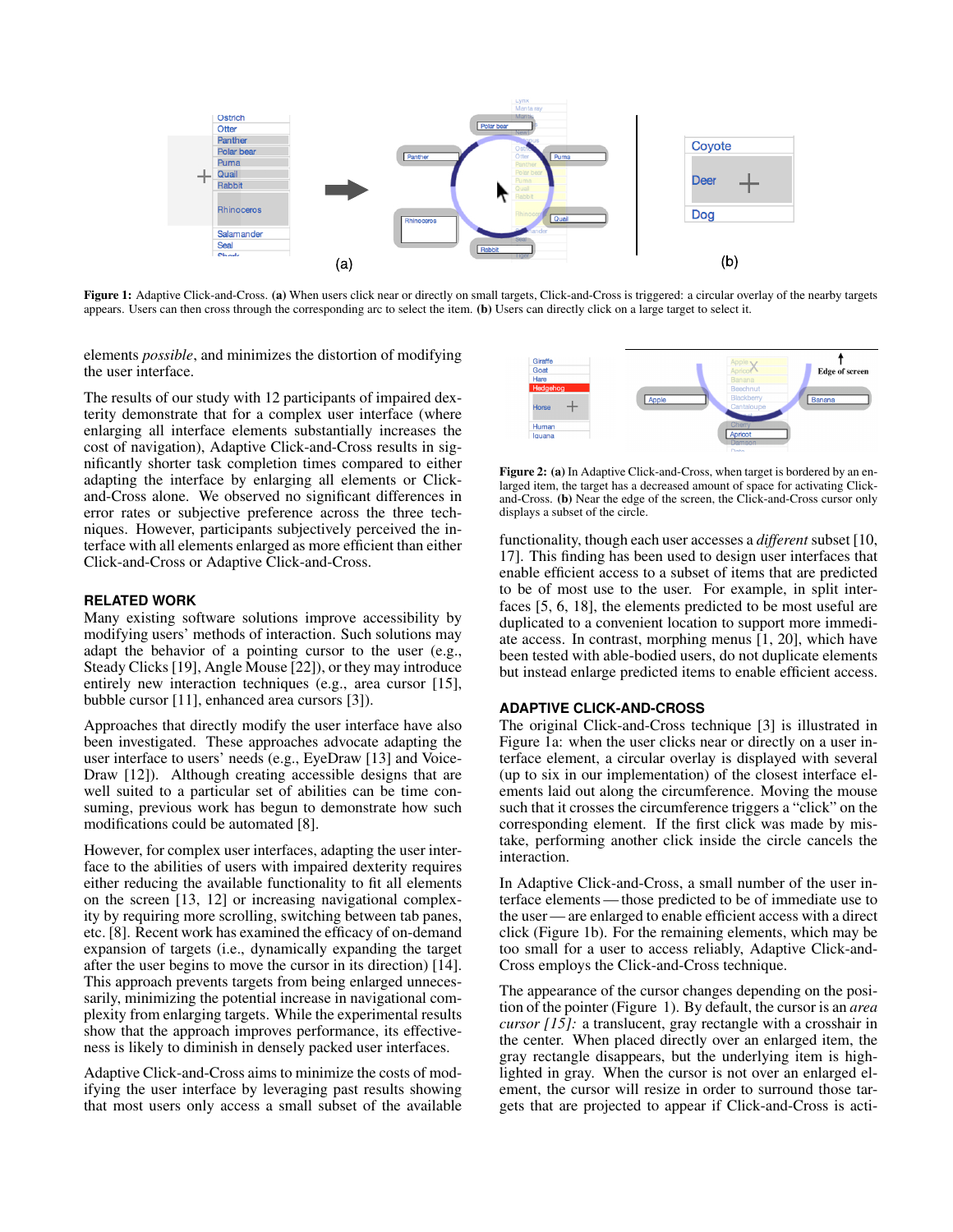<span id="page-2-0"></span>

| No. | <b>Method</b> |    | Age Device |   | <b>Gender Condition</b>                  |
|-----|---------------|----|------------|---|------------------------------------------|
|     | Remote        | 59 | Mouse      | M | Essential tremor                         |
| 2   | Remote        | 23 | Touchpad   | M | C-6 quadraplegic                         |
| 3   | Remote        | 49 | Mouse      | F | Spinal stenosis, ruptured cervical disks |
| 4   | Remote        | 62 | Mouse      | F | Multiple sclerosis                       |
| 5   | Remote        | 38 | Mouse      | F | Ankylosing spondylitis, fibromyalgia     |
| 6   | Remote        | 42 | Mouse      | F | Duchene muscular dystrophy               |
| 7   | Remote        | 65 | Trackball  | M | Spinal cord injury                       |
| 8   | Remote        | 38 | Mouse      | М | Spinal cord injury                       |
| 9   | Remote        | 43 | Headmouse  | M | Cerebral palsy                           |
| 10  | Remote        | 19 | Mouse      | F | Familiar essential tremor, Parkinson's   |
| 11  | In-person     | 49 | Trackball  | F | Multiple sclerosis                       |
| 12  | In-person     | 59 | Trackball  | М | Multiple sclerosis                       |

Table 1: Our participants.

vated. For useful visual feedback, these targets will also be highlighted in gray. Upon activation of the Click-and-Cross cursor, the gray rectangle disappears, revealing a traditional point cursor for making the crossing selection.

In situations where only a part of the circle can be rendered on the screen, such as when the initial click occurs near the edge of the screen (Figure [2b](#page-1-1)), the area cursor is appropriately resized to provide accurate visual feedback as to which items can be accessed.

When activated, the Click-and-Cross cursor also includes enlarged items in the overlay, meaning that enlarged items can be acquired either through Click-and-Cross or direct clicks.

## **EXPERIMENT**

Participants. Twelve people (six male, aged 19–65) with dexterity impairments participated in the study. Table [1](#page-2-0) provides additional details about each participant.

Two people participated in person and 10 remotely. Recent work has provided compelling evidence showing that performance evaluations of user interfaces can be performed reliably with remote participants [\[16\]](#page-5-19), provided that a few basic safeguards (such as testing for instruction comprehension, selecting appropriate outlier removal criteria) are maintained. We have built on those insights to ensure reliability of the results collected from our remote participants.

Apparatus. The experiment was implemented as a web site written in HTML, CSS, and JavaScript. Remote participants completed the study using their own computers and devices. To ensure consistency between participants, remote participants were asked to reset the zoom levels on their browsers and make their browser windows as large as possible, and the visible portion of the scrolling menu interface (i.e., the number of items displayed at a given scroll position) was held constant at 475 pixels. A summary of the input devices used by the participants can be found in Table [1.](#page-2-0)

Tasks. Building on prior empirical research on adaptive user interfaces [\[1,](#page-5-17) [4,](#page-5-20) [5,](#page-5-16) [20\]](#page-5-18), we chose menu selection as our experimental task. This task naturally supports manipulation of navigational complexity (i.e., by changing what fraction of the menu is visible in the application window, we could control how much scrolling was required on average to reach a menu item [\[5\]](#page-5-16)).

We tested four designs in the study. Abbreviations for each design are used throughout the paper.

- 1. *Enlarged* (ENLG): traditional cursor pointing with all menu items enlarged (80  $\times$  40 pixels);
- 2. *Click-and-Cross* (CNC): the Click-and-Cross cursor, menu items are the default size (80  $\times$  10 pixels);
- 3. *Adaptive Click-and-Cross* (ACNC): a menu where some items are large and can be acquired directly through normal clicking, and some items are the default size and can be acquired using Click-and-Cross;
- 4. *Baseline* (BASE): traditional mouse pointing, menu items are the default size.

The order of the conditions was counterbalanced using a partial Latin square design. The tasks in each condition were isomorphic, but each condition used a different vocabulary (i.e., fruits, vegetables, animals, colors) and differed in the order of the sets of trials within each condition. In each design, the menu interface consisted of 60 items.

The targets that participants had to acquire during the experiment were distributed uniformly throughout the menu. In CNC and BASE conditions (where all items were the default size), this resulted in approximately 60% of the trials with targets on the first screen — those targets could be acquired without scrolling. In the ENLG condition, where all menu items were enlarged, fewer items were visible on the screen at once: in only 20% of the trials the desired targets could be reached without scrolling. In the ACNC condition, where only a small fraction of the items were enlarged while the rest were the default size, in 50% of the trials the desired targets could be accessed without scrolling.

In the ACNC condition, we simulated a system with a 70% accuracy in predicting what menu items the user would use. Similarly to others [\[2,](#page-5-5) [5,](#page-5-16) [6,](#page-5-6) [7\]](#page-5-21), we did so by designing the experimental task such that 70% of the items that the participants were asked to select in that condition were enlarged, while the remaining 30% were not. This is a popular experimental paradigm that allows adaptive user interfaces to be evaluated under reasonable assumptions about accuracy of the predictive algorithm that might be used.

Procedure. Each participant first filled out a demographic survey containing questions about his or her computer usage and motor and/or visual impairments. Participants then proceeded to the main part of the experiment. For each participant, there were 4 conditions  $\times$  5 blocks  $\times$  10 trials = 200 trials. At the beginning of each condition, each participant was presented with an instructional video describing the cursor behavior or the condition. The first block of each condition was a practice block, allowing the participant to become accustomed to the design. Performance on the practice blocks was not included in the analysis. Thus, the analysis for each participant were performed using 4 conditions  $\times$  4 blocks  $\times$  $10 \text{ trials} = 160 \text{ trials}$ . At the end of each condition, participants rated the condition on a 7-point Likert scale on how easy, tiring, or efficient they found the particular design to be. At the end of the study, each participant ranked the conditions in order of overall preference and perceived efficiency. The study took 40 to 80 minutes depending on individual abilities.

Design and Analysis. We used a within-subjects factorial design for our analysis with Design *{*ENLG, CNC, ACNC*}* as the main factor.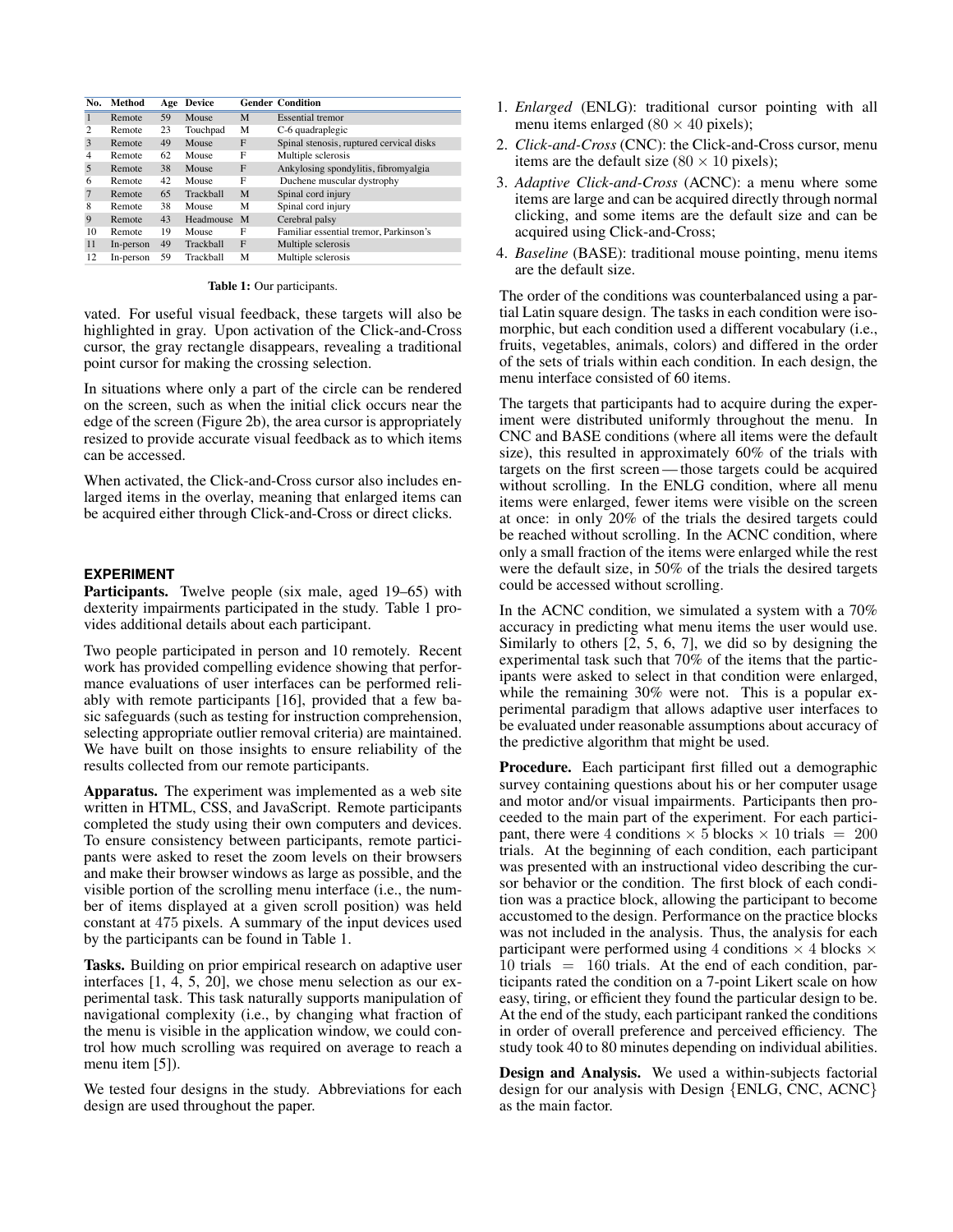We did not necessarily expect to see benefits of any of the adaptations compared to the non-adaptive baseline: the results of a prior evaluation of CNC [\[3\]](#page-5-3) suggest that the technique provides substantial performance benefits for very small targets (8 pixels or smaller) or for participants with severely impaired dexterity. In our experiment, we used larger targets (80  $\times$  10 pixels) to ensure that minor visual impairments, which are common among elderly participants, would not preclude participation in our study. Additionally, most of our participants had moderate rather than severe dexterity impairments. For these reasons, we excluded the nonadaptive baseline from our analysis, but we do include those results for completeness.

The main measures in this experiment were *target acquisition time*, computed over error-free trials, and *error rate*, computed as the fraction of the trials that contained at least one error. Subjective measures for each condition also included *perceived efficiency*, *perceived fatigue*, *perceived ease of use*, *efficiency ranking*, and *overall preference ranking*.

The following (within-subjects) factors were also included in some of the follow-up analyses:

- *•* On First Screen *{*Yes, No*}*: We recorded whether an item was *on the first screen* — the initial part of the menu presented to the participant — meaning that the participant did not have to scroll to acquire the target.
- *•* On Edge *{*Yes, No*}*: For CNC and ACNC, we recorded whether an item was *on the edge* of the visible part of the application window at the time of acquisition. Because only part of the circular overlay is shown when there is not enough space for the circle, this could potentially impact acquisition time (Figure [2b](#page-1-1)).
- *•* Bordered by Enlarged Item *{*Yes, No*}*: For ACNC specifically, we recorded whether the target item was *bordered by an enlarged item*. Because enlarged items could immediately be acquired by the user through a normal click, small items bordering an enlarged item had less space in which the area cursor could be triggered (Figure [2a](#page-1-1)).

In total, data were collected for 1440 acquisition trials. Trials with acquisition times outside of two interquartile ranges from the median were discarded as outliers  $(42/1440 = 2.9\%)$ of the trials). To account for the wide range of individual abilities, the outlier removal procedure was performed separately for each participant. This median-based approach was selected over the standard approach of discarding trials outside of *±*2 standard deviations, as it is more robust for remote experiments, where extreme outliers may heavily impact the mean and standard deviation [\[16\]](#page-5-19). After discarding outliers, timing data were log-transformed to account for the skewed distribution found in such data.

Analysis of acquisition time was performed using repeated measures analysis of variance. We used binomial logistic regression to examine the effect of condition on error rate, because a binary measure was used to capture whether an error occurred in each trial. The subjective results were analyzed using non-parametric Friedman tests. The findings for subjective data that were statistically significant were followed up with pairwise Wilcoxon tests with Bonferroni correction.

<span id="page-3-0"></span>

Figure 3: Mean acquisition times and error rates for each condition. Error bars represent *±*1 standard error of the mean (SEM). Baseline is included for completeness but was not included in the analysis (see Design and Analysis for further discussion)

For the analyses specific to the effect of *On Edge* and *Bordered by Enlarged Item* on performance with CNC and ACNC, paired *t*-tests were used. Trials with errors were included in those analyses. Because these analyses were designed to investigate whether the activation of a partial circle (On Edge) or the reduced space for activation (Bordered By Enlarged Item) affected acquisition time, we focused on the scenarios where the user was likely to make an error, either from failing to include a target near the edge or attempting to activate CNC but instead clicking an enlarged item.

## **RESULTS**

As discussed in *Design and Analysis*, we include the baseline results for completeness but perform our analyses on the three adaptive designs: ENLG, CNC, ACNC.

Preliminaries. We first conducted an analysis to test for the presence of any prominent learning effects. We used Condition and Block Number as factors and acquisition time as the dependent variable. We observed no significant effect of block on acquisition time  $(F_{3,9} = 1.322, p = 0.327)$ . There was also no significant interaction between condition and block number ( $F_{6,6} = 0.164, p = 0.978$ ). These results indicate that, on average, participants' performance did not vary systematically from block to block after they had completed the practice trial for each condition. Thus, all blocks were used in the subsequent analyses.

**Overall acquisition times.** We observed a significant main effect of Design on acquisition time  $(F_{2,10} = 1.15, p \leq$ 0*.*05). ACNC had the lowest average acquisition time of the three adaptive designs: 5*.*4 s for ACNC, 5*.*8 s for CNC, and 6*.*0 s for ENLG. These results are illustrated in Figure [3.](#page-3-0)

There was a significant interaction effect between Design and On First Screen ( $F_{2,21} = 0.67, p < 0.005$ ). ENLG was the slowest overall, but for trials where targets were on the first screen and required no scrolling to acquire, ENLG was the fastest with an average acquisition time of 2*.*6 s. ACNC (3*.*8 s) was still faster than CNC (4*.*6 s). In contrast, when users had to scroll in order to reach the target item, ACNC and ENLG had comparable acquisition times (6*.*6 s v 6*.*7 s). CNC was again slower than the other two designs (7*.*0 s). These results are illustrated in Figure [4.](#page-4-0)

This supports the notion that, given large menu items that require no navigation to acquire, very large menu items are easy for users with dexterity impairments to acquire. However, despite the large speed advantage of ENLG when items are on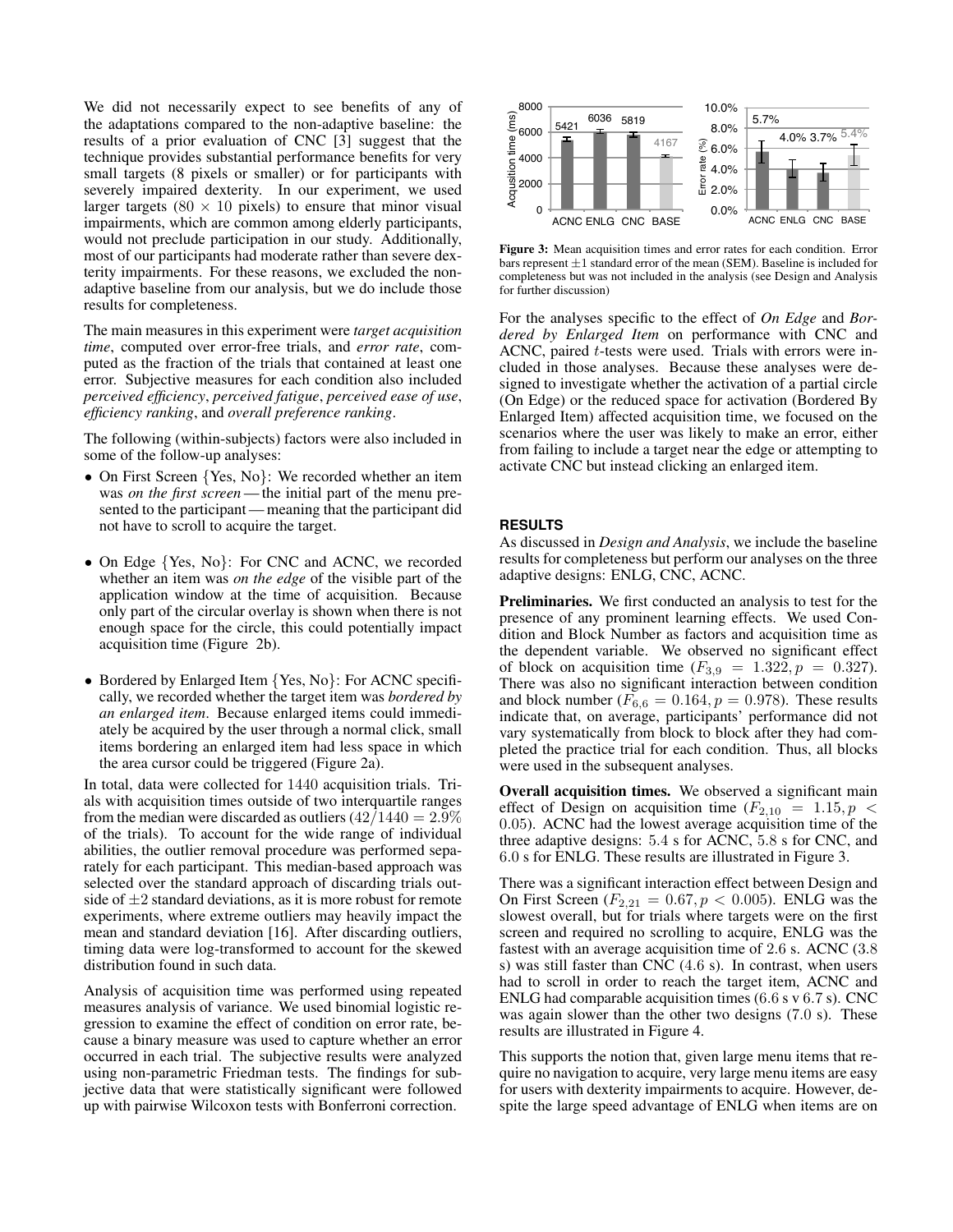the first screen, this advantage is offset in the overall acquisition times by the increased scrolling required in ENLG.

Errors. As illustrated in Figure [3,](#page-3-0) participants were slightly more likely to make an error with ACNC than with the other conditions, but the difference was not significant ( $\chi^2(2)$  =  $2.43, p = 0.30$ .

Subjective Results. After each condition, participants rated the design they interacted with on a 7-point Likert scale for how easy, efficient, or physically tiring they felt the condition to be. There was no significant effect of condition on any of these perceived traits, though the perception of efficiency was marginally significant (easy:  $\chi^{2}_{(2,n=12)} = 3.74, p = 0.15,$ efficient:  $\chi^2_{(2,n=12)} = 5.87, p = 0.053$ , tiring: $\chi^2_{(2,n=12)} =$  $2.72, p = 0.26$ ) with participants perceiving the ENLG condition as being more efficient than the other two.

At the end of the study, participants ranked the designs in order of overall preference and perceived efficiency. There was a significant main effect of condition on subjective efficiency rankings  $(\chi^2_{(2, N=12)} = 8.17, p < 0.05)$ . Pairwise comparisons showed that participants perceived ENLG to be more efficient than either CNC or ACNC, but there was no significant difference in efficiency rankings between CNC and ACNC. There was no significant effect of condition on the overall preference rankings  $(\chi^2_{(2,N=12)} = 4.67, p = 0.097)$ .

The perceived efficiency of ENLG agreed with many of the comments from participants, who cited the enlarged elements in both ACNC and ENLG as favorable. One participant stated, "I liked the combined method the most, but with the large boxes ... I found the larger boxes easier to focus on and scroll over." Regarding the ENLG design, one participant said, "[The] target was larger, but [...] lots and lots of scrolling [was] needed."

## **Additional Analyses**

We performed two additional analyses to investigate how design choices specific to CNC and ACNC impacted participants' performance.

Performance for targets located near the edge of the screen. In both CNC and ACNC, if a user clicks on a user interface element located at the edge of the screen, only a fraction of the circular overlay can be shown on the screen (Figure [2b](#page-1-1)). We conducted an additional analysis over trials from the CNC and ACNC condition with On Edge as the within subjects factor. In ACNC condition, only those trials where the CNC technique was used to acquire the target were included in this analysis. Because we expected both CNC and ACNC to be affected in the same way by targets on the edge of the screen, these trials were analyzed together.

We observed a marginally significant main effect of On Edge on acquisition time ( $t_{23} = 1.58, p = 0.06$ ) in the CNC and ACNC conditions. Acquisition times for items near the edge were slightly shorter (6*.*4 s vs 5*.*8 s) (Figure [5\)](#page-4-1).

Performance for targets that are bordered by enlarged items. In ACNC, some small menu items were bordered by enlarged items. These items had a decreased amount of space in which the CNC cursor could be activated (Figure [2a](#page-1-1)).

<span id="page-4-0"></span>

Figure 4: Mean acquisition times for each condition, grouped by whether or not the item was on the first screen presented to the user. Error bars represent *±*1 SEM.

<span id="page-4-1"></span>

Figure 5: Mean acquisition times for ACNC and CNC, grouped by whether the target was (left) near the edge of the screen at the time of acquisition (for trials where the CNC technique was triggered) (right) bordered by an enlarged item. Error bars represent *±*1 SEM.

We observed a significant main effect of whether an item was bordered by an enlarged item on acquisition time  $(t_{11} =$ 6*.*33*,p <* 0*.*0001). In examining trials where the target item was small (i.e., not predicted to be useful) but bordered by an enlarged target on either the top or bottom, acquisition times were substantially longer than for targets that were bordered only by regularly sized neighbors (8*.*3 s vs 5*.*6 s) (Figure [5\)](#page-4-1).

### **DISCUSSION**

This study explored one point in the design space of interaction techniques that combine multiple adaptations: our Adaptive Click-and-Cross technique, which combines adaptation to user's motor abilities with adaptation to a user's task, was designed to explore this concept in the context of improving the performance of users with dexterity impairments.

In our study, Adaptive Click-and-Cross was shown to result in significantly faster performance than either Enlarged or Click-and-Cross. There were no significant differences in accuracy across the three conditions. There were also no significant differences in subjective preferences across the three designs, though participants perceived the Enlarged design to be subjectively more efficient than either Adaptive Click-and-Cross or Click-and-Cross. However, participants' comments during interviews indicated that they were aware of the tradeoff of enlarging all interactive elements: they commented on the ease of clicking on enlarged targets, but they also noted the increased effort required to scroll to the desired target.

Our study also allowed us to explore several practical considerations relevant to any real deployments of either Click-and-Cross or Adaptive Click-and-Cross. First, we investigated the performance of Click-and-Cross and Adaptive Click-and-Cross when used to access items near the edge of the window, where there is not enough space to display the full overlay for the subsequent crossing interaction. Our results show that performance on such targets is actually marginally faster than